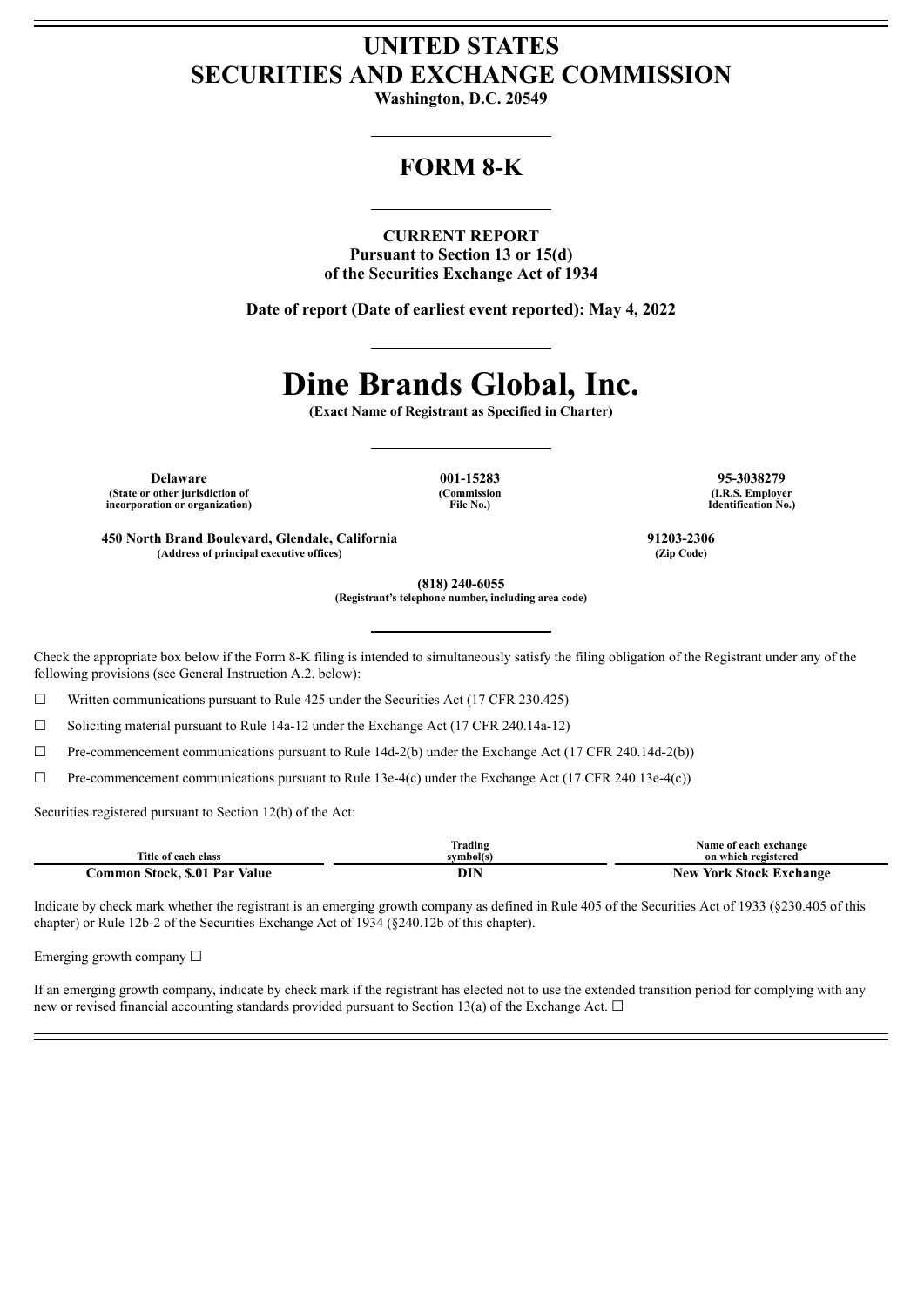# **Item 2.02 Results of Operations and Financial Condition**

On May 4, 2022, Dine Brands Global, Inc., a Delaware corporation (the "Corporation"), issued a press release announcing its first quarter 2022 financial results. A copy of the press release is attached hereto as Exhibit 99.1, and is incorporated herein by reference.

The information contained in this Item 2.02, including the related information set forth in the press release attached hereto as Exhibit 99.1 and incorporated by reference herein, is being "furnished" and shall not be deemed "filed" for the purposes of Section 18 of the Securities Exchange Act of 1934, as amended (the "Exchange Act"), or otherwise. The information in this Item 2.02 shall not be incorporated by reference into any registration statement or other document pursuant to the Securities Act of 1933, as amended, or into any filing or other document pursuant to the Exchange Act, except as otherwise expressly stated in any such filing.

## **Item 7.01 Regulation FD**

The press release referenced in Item 2.02 of this Current Report on Form 8-K also includes information concerning the Corporation's 2022 financial outlook. A copy of the press release is attached hereto as Exhibit 99.1, and is incorporated herein by reference.

The information contained in this Item 7.01, including the related information set forth in the press release attached hereto as Exhibit 99.1 and incorporated by reference herein, is being "furnished" and shall not be deemed "filed" for the purposes of Section 18 of the Exchange Act or otherwise. The information in this Item 7.01 shall not be incorporated by reference into any registration statement or other document pursuant to the Securities Act of 1933, as amended, or into any filing or other document pursuant to the Exchange Act, except as otherwise expressly stated in any such filing.

# **Item 9.01. Financial Statements and Exhibits.**

(d) Exhibits.

| Exhibit<br><u>Number</u> | <b>Description</b>                                                           |
|--------------------------|------------------------------------------------------------------------------|
| 99.1                     | <u>Press Release issued by the Corporation on May 4, 2022.</u>               |
| 104                      | Cover Page Interactive Data File (embedded within the Inline XBRL document). |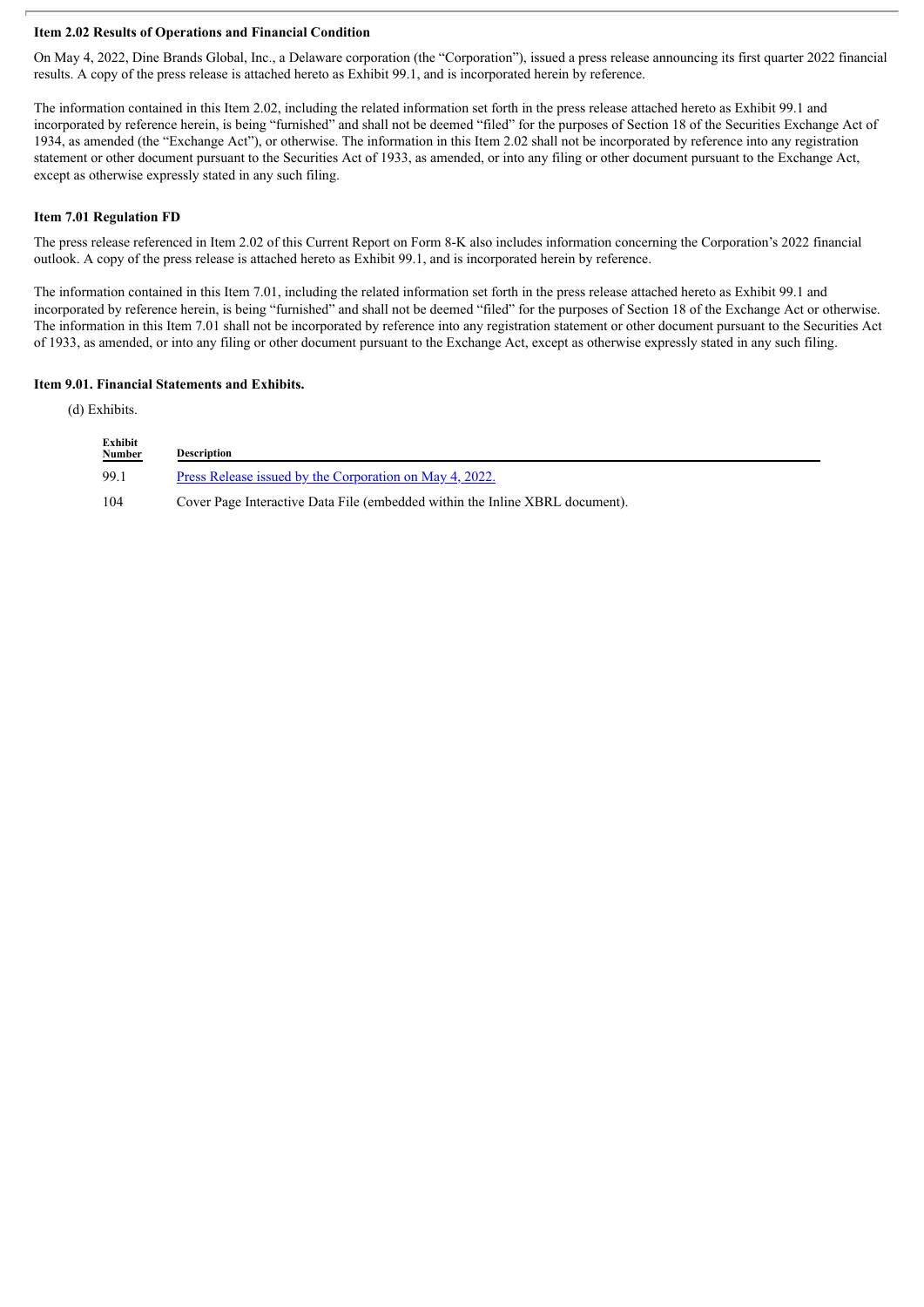**SIGNATURES**

Pursuant to the requirements of the Securities Exchange Act of 1934, the registrant has duly caused this report to be signed on its behalf by the undersigned thereunto duly authorized.

# Date: May 4, 2022 **DINE BRANDS GLOBAL, INC.**

By: /s/ Vance Y. Chang

Vance Y. Chang Chief Financial Officer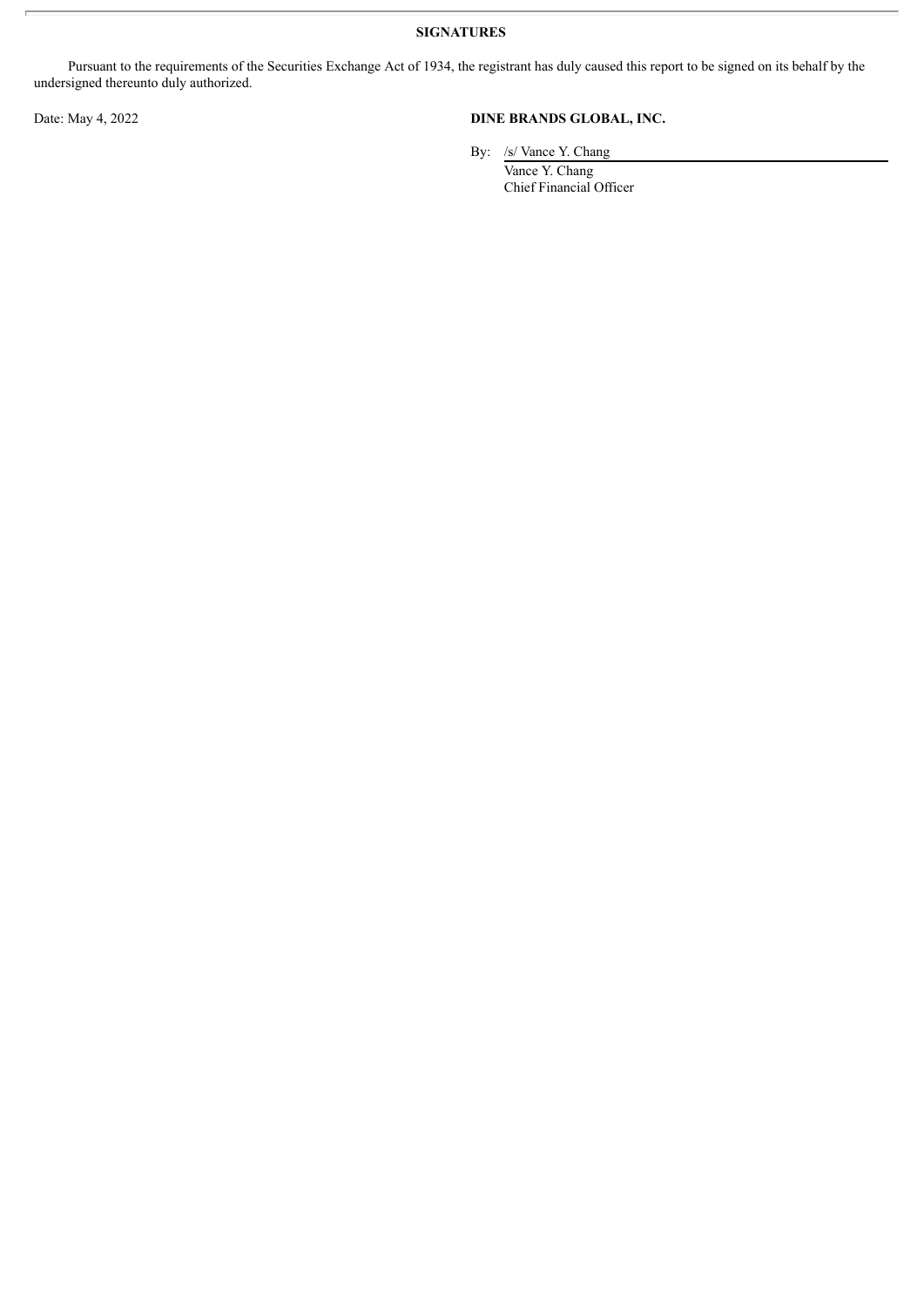

#### <span id="page-3-0"></span>**News Release**

## **Investor Contact**

Ken Diptee Executive Director, Investor Relations Dine Brands Global, Inc. 818-637-3632 Ken.Diptee@dinebrands.com

# **Media Contact**

Susan Nelson Vice President, Global Communications and Public Affairs Dine Brands Global, Inc. Susan.Nelson@dinebrands.com

## **Dine Brands Global, Inc. Reports First Quarter 2022 Results**

**Consolidated Revenues Increased 13% to \$230.4 Million Year-over-Year**

**Gross Profit Improved by 9% to \$92.8 Million Year-over-Year**

#### **Company Repurchased \$41 Million of its Outstanding Common Stock**

#### **Applebee's and IHOP Franchisees Opened 11 New Restaurants**

**GLENDALE, Calif., May 4, 2022** – Dine Brands Global, Inc. (NYSE: DIN), the parent company of Applebee's Neighborhood Grill + Bar® and IHOP® restaurants, today announced financial results for the first quarter of fiscal 2022.

"Our first-quarter financial results reflect the continued improvement in our business and the proven stability of our asset-light model. We continue to focus on taking an aggressive approach to innovation and investments in technology, new restaurant formats, and developing incremental growth channels. We have a clear vision, a solid strategy in place, and are positioned to win in a fast-changing environment," said John Peyton, chief executive officer of Dine Brands Global, Inc.

Vance Chang, chief financial officer, added, "Our business remains strong. The stability of our model enabled us to return over \$56 million to shareholders in the first quarter through share repurchases and dividends while investing in the business to drive long-term growth."

**Page 1 of 15**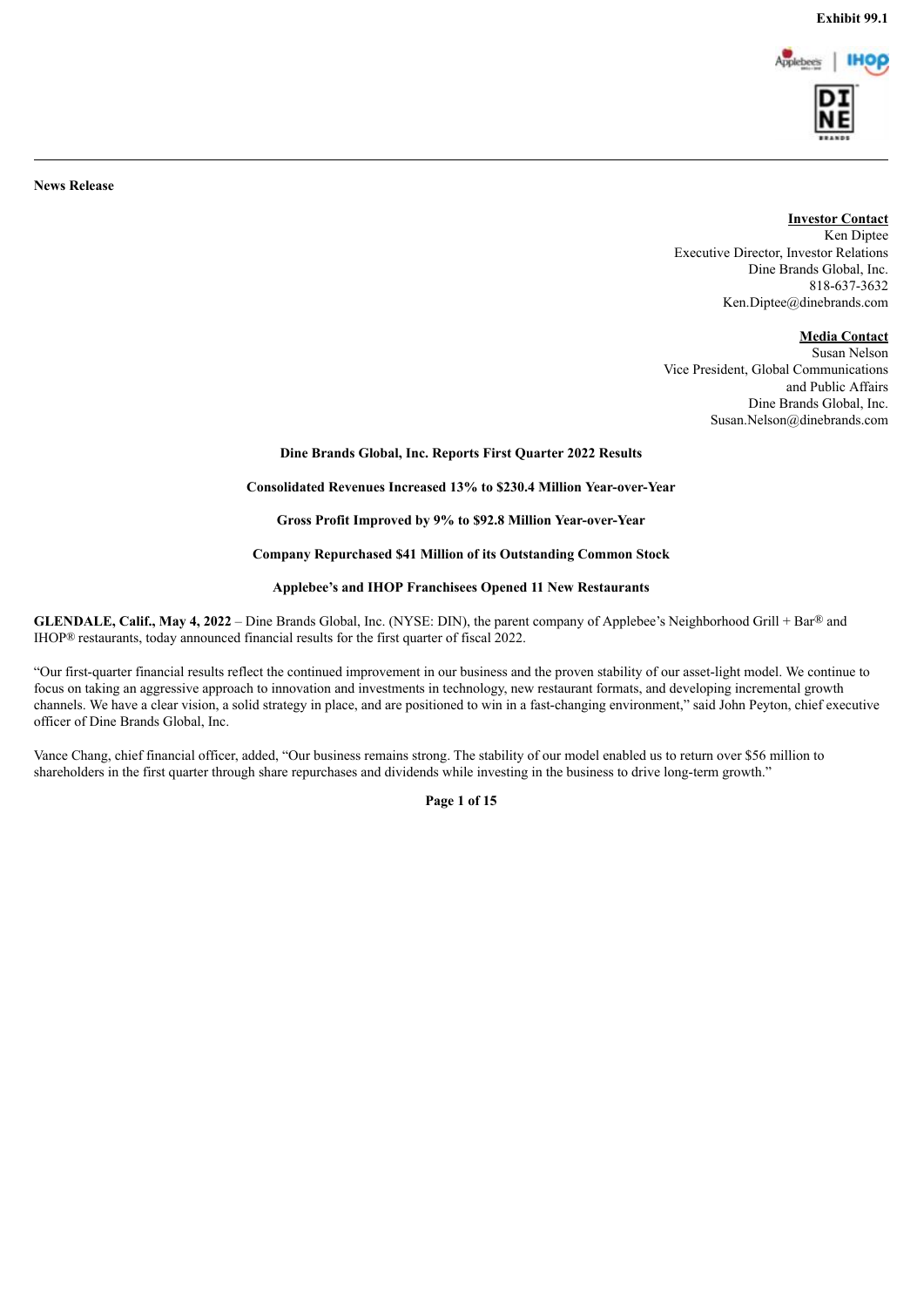# **Domestic System-Wide Comparable Same-Restaurant Sales Relative to the First Quarter of 2021**

**Domestic Same-Restaurant Sales (Fiscal Month)**

|             | January  | February | March | Q1 2022 |
|-------------|----------|----------|-------|---------|
| Applebee's  | $17.6\%$ | 25.1%    | 5.5%  | 14.3%   |
| <b>IHOP</b> | 25.0%    | 28.0%    | 7.6%  | 18.1%   |

- Applebee's year-over-year comparable same-restaurant sales increased 14.3% for the first quarter of 2022.
- IHOP's year-over-year comparable same-restaurant sales increased 18.1% for the first quarter of 2022.

# **Historical Domestic System-Wide Comparable Same-Restaurant Sales Relative to the Prior Year**



Quarterly Domestic Same-Restaurant Sales - IHOP One-Year Comparison to Comparable Prior Period



# **Off-Premise Sales Mix for the First Quarter of 2022**

• Applebee's off-premise sales accounted for 27.6% of sales mix for the first quarter of 2022, with average weekly sales of approximately \$14,700.

**Page 2 of 15**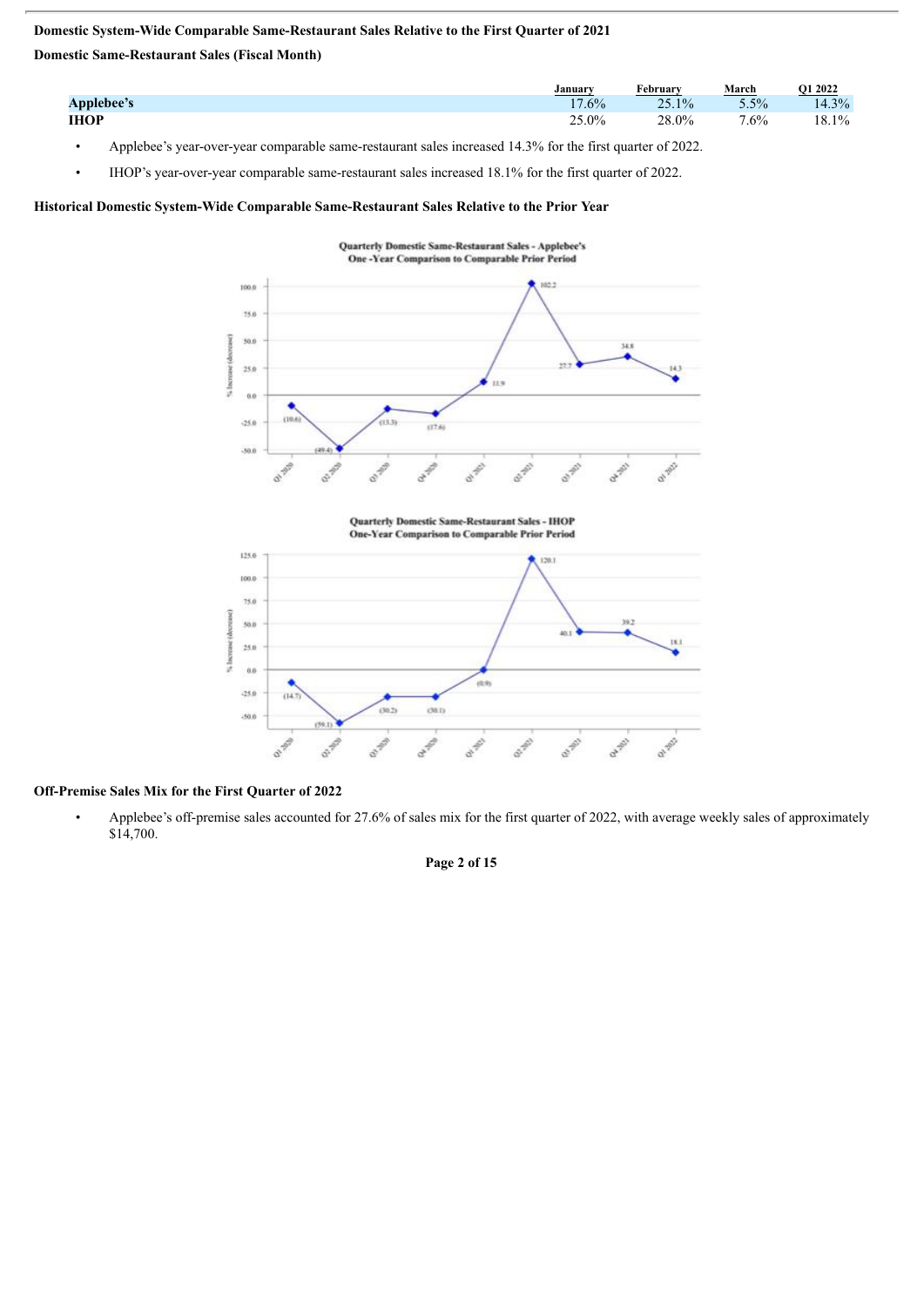• IHOP's off-premise sales accounted for 24.6% of sales mix for the first quarter of 2022, with average weekly sales of approximately \$8,900.

# **First Quarter of 2022 Summary**

- GAAP earnings per diluted share of \$1.45 for the first quarter of 2022 compared to earnings per diluted share of \$1.51 for the first quarter of 2021. The variance was primarily due to higher income tax expense and an increase in general and administrative expenses, partially offset by an increase in gross profit and a decrease in closure and impairment charges.
- Adjusted earnings per diluted share of \$1.54 for the first quarter of 2022 compared to adjusted earnings per diluted share of \$1.75 for the first quarter of 2021. The variance was primarily due to higher income tax expense, partially offset by an increase in gross profit. (See "Non-GAAP Financial Measures" and reconciliation of GAAP earnings per diluted share to adjusted earnings per diluted share.)
- General and administrative expenses for the first quarter of 2022 were \$41.5 million compared to \$39.9 million for the first quarter of 2021. The variance was primarily due to costs associated with the return to normal operating procedures, including an increase in travel related to franchisee support functions, the resumption of conferences, and an increase in personnel-related costs.
- Consolidated adjusted EBITDA for the first quarter of 2022 was \$65.2 million compared to \$58.1 million for the first quarter of 2021. (See "Non-GAAP Financial Measures" and reconciliation of GAAP net income to consolidated adjusted EBITDA.)
- The Company had adjusted free cash outflow of \$10.1 million for the first quarter of 2022. This compares to adjusted free cash flow of \$30.7 million for the first quarter of 2021. The variance was primarily due to the change in working capital as part of cash flows from operating activities. The change in working capital was primarily due to the one-time collection of franchisee deferrals in the first quarter of 2021, payments for higher incentive compensation earned in 2021 and benefits, and the timing of marketing disbursements. (See "Non-GAAP Financial Measures" and reconciliation of the Company's cash provided by operating activities to adjusted free cash flow.)
- Cash flows from operating activities for the first quarter of 2022 resulted in cash used of \$7.8 million. This compares to cash provided from operating activities of \$30.6 million for the first quarter of 2021. The decline was primarily due to the change in working capital, which was primarily due to the one-time collection of franchisee deferrals in the first quarter of 2021, payments for higher incentive compensation earned in 2021 and benefits, and the timing of marketing disbursements.
- Development activity by Applebee's and IHOP franchisees for the first quarter of 2022 resulted in the opening of 11 new restaurants and the closure of 11 restaurants.

# **Cash Position as of March 31, 2022**

The Company had \$358.3 million of total cash, cash equivalents and restricted cash, of which \$294.7 million was unrestricted cash.

The Company's leverage ratio was 4.05x compared to 3.86x as of December 31, 2021. The change in the Company's leverage ratio was due to the less total cash compared to the fourth quarter of 2021.

The Company's debt service coverage ratio was approximately 4.6x compared to approximately 4.7x as of December 31, 2021.

**Page 3 of 15**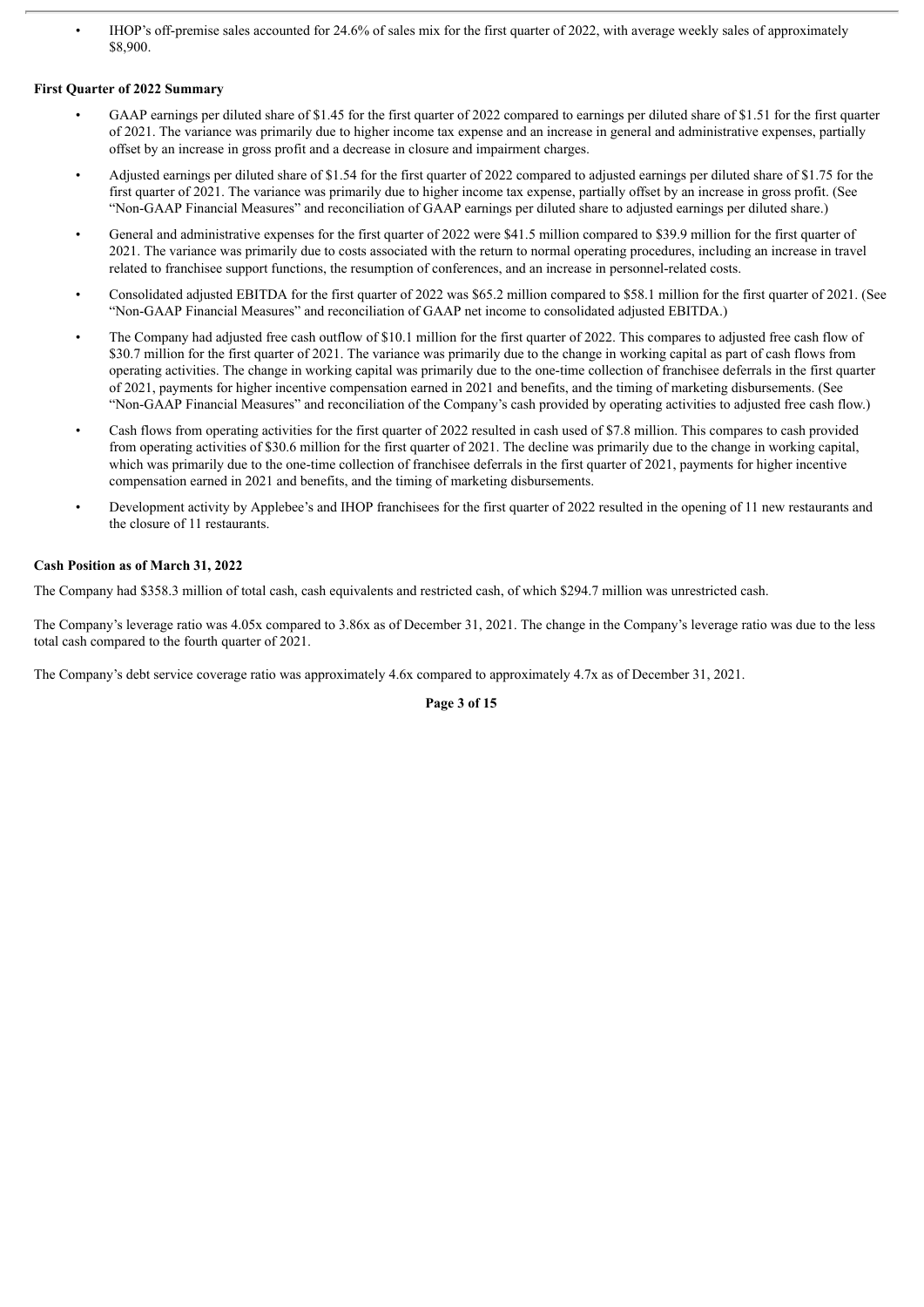There were no outstanding borrowings under the revolving credit facility. As of March 31, 2022, \$3.5 million was pledged against the revolving credit facility for outstanding letters of credit, leaving \$221.5 million available.

# **GAAP Effective Tax Rate**

The Company's effective tax rate for the first quarter of 2022 was a 27.2% tax expense compared to a 6.6% tax benefit for first quarter of 2021. The variance was primarily due to the recognition of excess tax benefits on stock-based compensation related to the departure of the Company's previous chief executive officer in the first quarter of 2021.

# **Capital Return to Shareholders**

The Company repurchased 588,108 shares of its common stock in the first quarter of 2022 for a total of approximately \$41.4 million.

On February 22, 2022, the Company announced that its Board of Directors declared and approved a 15% increase in the quarterly cash dividend to \$0.46 per share of common stock. The dividend was paid on April 1, 2022, to the Company's stockholders of record at the close of business on March 21, 2022.

Effective April 1, 2022, the Company's Board of Directors also approved a new share repurchase program of up to \$250 million and terminated the then existing share repurchase program, approved in February 2019.

#### **Financial Performance Guidance for 2022**

The Company's guidance assumes there are no significant disruptions to its business due to COVID-19 during 2022, except for the impact from Omicron in the first quarter. The projections are as of this date. The Company assumes no obligation to update or supplement this information.

- The Company **reiterates** expectations for general and administrative expenses to range between approximately \$188 million and \$198 million, including non-cash stock-based compensation expense and depreciation of approximately \$30 million. This range reflects incremental investments in technology and operational initiatives as well as unit development and is inclusive of general and administrative expenses related to the company restaurants segment.
- The Company **reiterates** expectations for capital expenditures to range between \$33 million and \$38 million, reflecting incremental investments in the business to support sustainable growth.
- The Company **reiterates** expectations for domestic development activity by IHOP franchisees and area licensees to result in net new openings between 50 and 65 restaurants.
- The Company **reiterates** expectations for domestic development activity by Applebee's franchisees to result in between 5 and 15 net fewer restaurants. In 2021, Applebee's concluded a strategic initiative to close underperforming domestic restaurants to improve the performance of the franchised system.
- The Company **reiterates** expectations for consolidated adjusted EBITDA to range between approximately \$235 million and \$250 million. This range is inclusive of adjusted EBITDA related to the company restaurants segment.

**Page 4 of 15**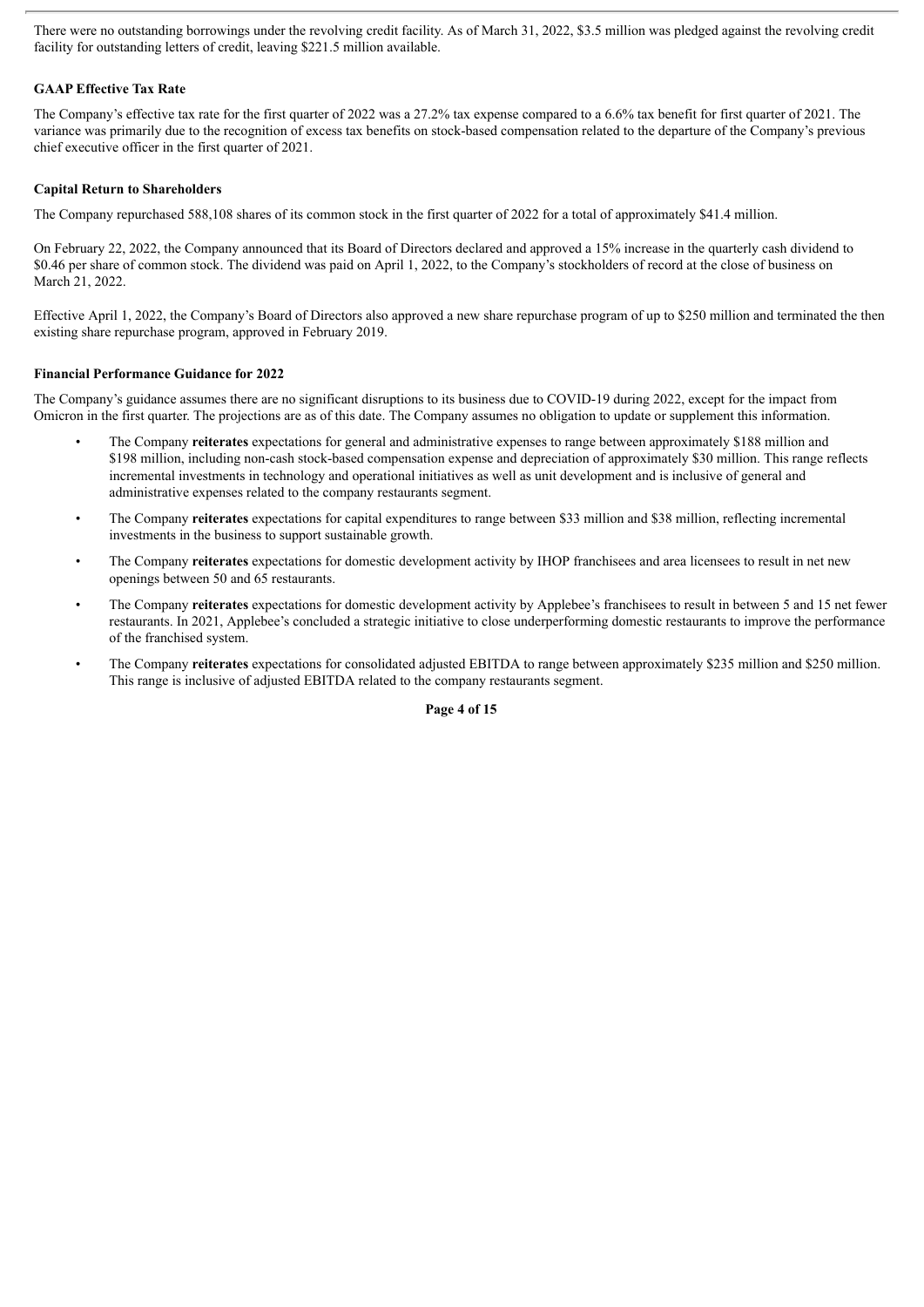# **First Quarter of 2022 Earnings Conference Call Details**

Dine Brands will host a conference call to discuss its results on May 4, 2022 at 9:00 a.m. Eastern time. To participate on the call, please dial (833) 528-0602 and enter the conference identification number 7194889. International callers, please dial (830) 221-9708 and enter the conference identification number 7194889.

A live webcast of the call will be available on www.dinebrands.com and may be accessed by visiting Events and Presentations under the site's Investors section. Participants should allow approximately ten minutes prior to the call's start time to visit the site and download any streaming media software needed to listen to the webcast. A telephonic replay of the call may be accessed from 12:00 p.m. Eastern time on May 4, 2022 through 12:00 p.m. Eastern time on May 11, 2022 by dialing (855) 859-2056 and entering the conference identification number 7194889. International callers, please dial (404) 537-3406 and enter the conference identification number 7194889. An online archive of the webcast will also be available on Events and Presentations under the Investors section of the Company's website.

## **About Dine Brands Global, Inc.**

Based in Glendale, California, Dine Brands Global, Inc. (NYSE: DIN), through its subsidiaries, franchises restaurants under both Applebee's Neighborhood Grill + Bar® and IHOP® brands. With over 3,400 restaurants combined in 16 countries and 338 franchisees as of December 31, 2021, Dine Brands is one of the largest full-service restaurant companies in the world. For more information on Dine Brands, visit the Company's website located at www.dinebrands.com.

#### **Forward-Looking Statements**

Statements contained in this press release may constitute forward-looking statements within the meaning of Section 27A of the Securities Act of 1933, as amended, and Section 21E of the Securities Exchange Act of 1934, as amended. You can identify these forward-looking statements by words such as "may," "will," "would," "should," "could," "expect," "anticipate," "believe," "estimate," "intend," "plan," "goal" and other similar expressions. These statements involve known and unknown risks, uncertainties and other factors, which may cause actual results to be materially different from those expressed or implied in such statements. These factors include, but are not limited to: uncertainty regarding the duration and severity of the ongoing COVID-19 pandemic and its ultimate impact on the Company; the effectiveness of related containment measures; general economic conditions; our level of indebtedness; compliance with the terms of our securitized debt; our ability to refinance our current indebtedness or obtain additional financing; our dependence on information technology; potential cyber incidents; the implementation of restaurant development plans; our dependence on our franchisees; the concentration of our Applebee's franchised restaurants in a limited number of franchisees; the financial health of our franchisees; our franchisees' and other licensees' compliance with our quality standards and trademark usage; general risks associated with the restaurant industry; potential harm to our brands' reputation; possible future impairment charges; the effects of tax reform; trading volatility and fluctuations in the price of our stock; our ability to achieve the financial guidance we provide to investors; successful implementation of our business strategy; the availability of suitable locations for new restaurants; shortages or interruptions in the supply or delivery of products from third parties or availability of utilities; the management and forecasting of appropriate inventory levels; development and implementation of innovative marketing and use of social media; changing health or dietary preference of consumers; risks associated with doing

business in international markets; the results of litigation and other legal proceedings; third-party claims with respect to intellectual property assets; our ability to attract and retain management and other key employees; compliance with federal, state and local governmental regulations; risks associated with our self-insurance; natural disasters, pandemics, epidemics, or other serious incidents; our success with development initiatives outside of our core business; the adequacy of our internal controls over financial reporting and future changes in accounting standards; and other factors discussed from time to time in the Corporation's Annual and Quarterly Reports on Forms 10-K and 10-Q and in the Corporation's other filings with the Securities and Exchange Commission. The forward-looking statements contained in this press release are made as of the date hereof and the Corporation does not intend to, nor does it assume any obligation to, update or supplement any forward-looking statements after the date hereof to reflect actual results or future events or circumstances.

**Page 5 of 15**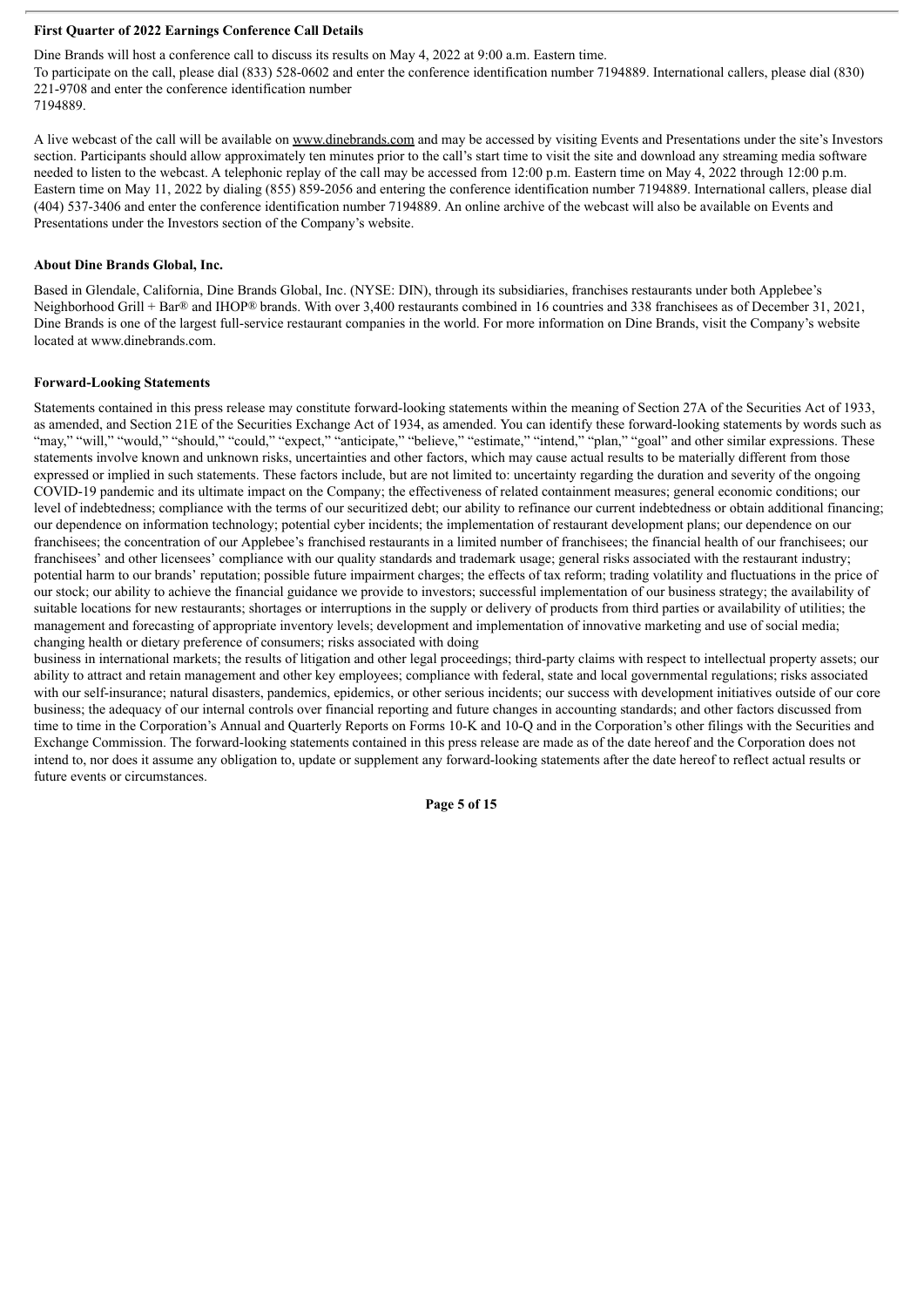# **Non-GAAP Financial Measures**

This press release includes references to the Company's non-GAAP financial measure "adjusted net income available to common stockholders", "adjusted earnings per diluted share (Adjusted EPS)", "Adjusted EBITDA" and "Adjusted free cash flow." Adjusted EPS is computed for a given period by deducting from net income or loss available to common stockholders for such period the effect of any closure and impairment charges, any gain or loss related to debt extinguishment, any intangible asset amortization, any non-cash interest expense, any gain or loss related to the disposition of assets, and other items deemed not reflective of current operations. This is presented on an aggregate basis and a per share (diluted) basis. Adjusted EBITDA is computed for a given period by deducting from net income or loss for such period the effect of any closure and impairment charges, any interest charges, any income tax provision or benefit, any non-cash stock-based compensation, any depreciation and amortization, any gain or loss related to the disposition of assets and other items deemed not reflective of current operations. "Adjusted free cash flow" for a given period is defined as cash provided by operating activities, plus receipts from notes and equipment contracts receivable, less capital expenditures. Management may use certain of these non-GAAP financial measures along with the corresponding U.S. GAAP measures to evaluate the performance of the business and to make certain business decisions. Management uses adjusted free cash flow in its periodic assessments of, among other things, the amount of cash dividends per share of common stock and repurchases of common stock and we believe it is important for investors to have the same measure used by management for that purpose. Adjusted free cash flow does not represent residual cash flow available for discretionary purposes. Additionally, adjusted EPS is one of the metrics used in determining payouts under the Company's annual cash incentive plan. Management believes that these non-GAAP financial measures provide additional meaningful information that should be considered when assessing the business and the Company's performance compared to prior periods and the marketplace. Adjusted EPS and adjusted free cash flow are supplemental non-GAAP financial measures and should not be considered in isolation or as a substitute for measures of performance prepared in accordance with U.S. GAAP.

**Page 6 of 15**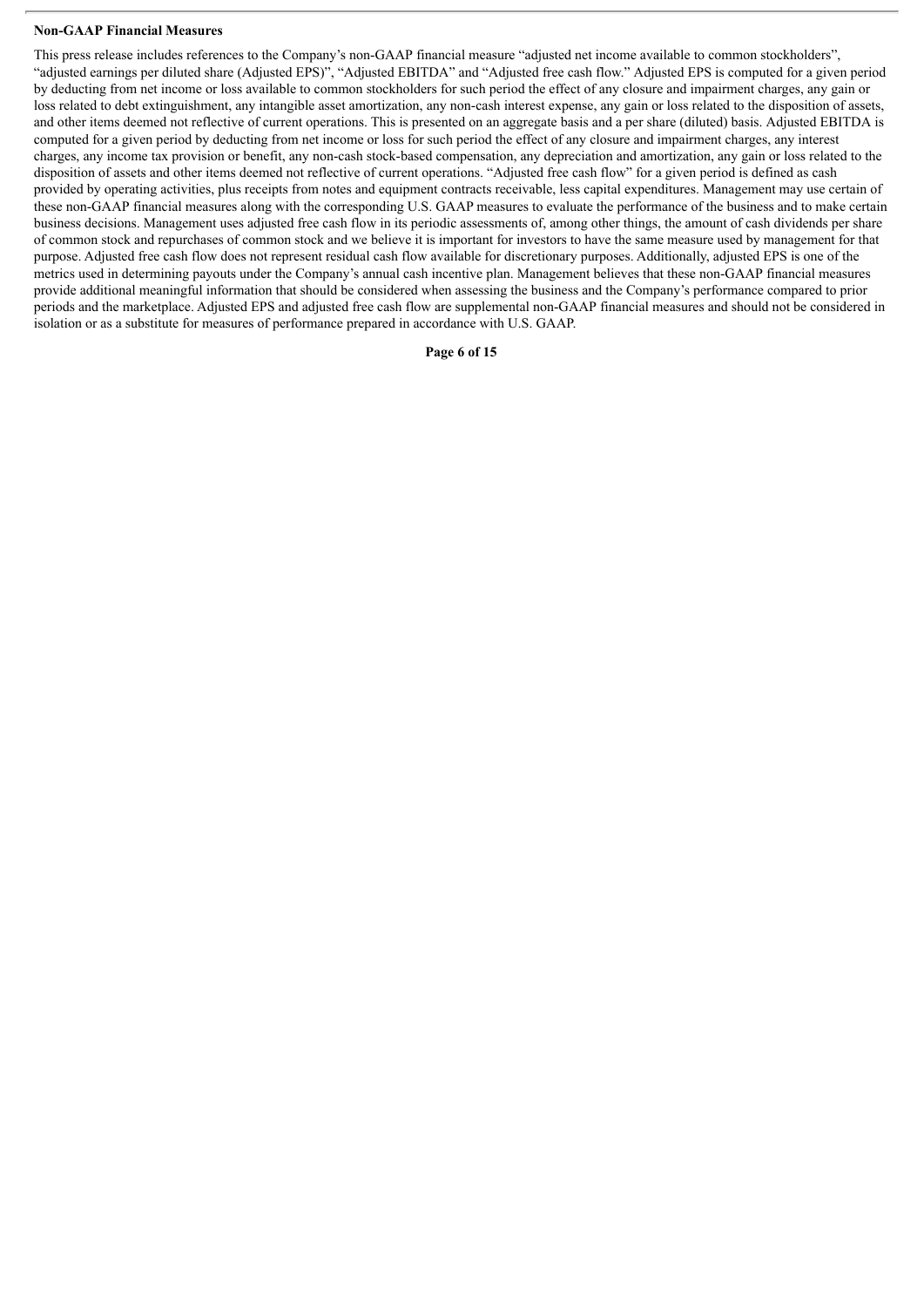#### **Dine Brands Global, Inc. and Subsidiaries Consolidated Statements of Comprehensive Income (In thousands, except per share amounts) (Unaudited)**

|                                                                       |            | <b>Three Months Ended</b><br>March 31, |  |
|-----------------------------------------------------------------------|------------|----------------------------------------|--|
|                                                                       | 2022       | 2021                                   |  |
| <b>Revenues:</b><br>Franchise revenues:                               |            |                                        |  |
| Royalties, franchise fees and other                                   | \$90,349   | \$ 80,091                              |  |
| Advertising revenues                                                  | 70,883     | 60,885                                 |  |
| Total franchise revenues                                              | 161,232    | 140,976                                |  |
| Company restaurant sales                                              | 39,416     | 35,949                                 |  |
| Rental revenues                                                       | 28,807     | 26,142                                 |  |
| Financing revenues                                                    | 968        | 1,132                                  |  |
| Total revenues                                                        | 230,423    | 204,199                                |  |
| <b>Cost of revenues:</b>                                              |            |                                        |  |
| Franchise expenses:                                                   |            |                                        |  |
| Advertising expenses                                                  | 70,883     | 60,885                                 |  |
| Bad debt credit                                                       | (299)      | (1,993)                                |  |
| Other franchise expenses                                              | 7,448      | 6,051                                  |  |
| Total franchise expenses                                              | 78,032     | 64,943                                 |  |
| Company restaurant expenses                                           | 37,408     | 32,884                                 |  |
| Rental expenses:                                                      |            |                                        |  |
| Interest expense from finance leases                                  | 768        | 962                                    |  |
| Other rental expenses                                                 | 21,355     | 19,996                                 |  |
| Total rental expenses                                                 | 22,123     | 20,958                                 |  |
| Financing expenses                                                    | 107        | 128                                    |  |
| Total cost of revenues                                                | 137,670    | 118,913                                |  |
| <b>Gross profit</b>                                                   | 92,753     | 85,286                                 |  |
| General and administrative expenses                                   | 41,548     | 39,911                                 |  |
| Interest expense, net                                                 | 15,533     | 16,496                                 |  |
| Closure and impairment charges                                        | 146        | 2,010                                  |  |
| Amortization of intangible assets                                     | 2,665      | 2,688                                  |  |
| (Gain) loss on disposition of assets                                  | (1,296)    | 167                                    |  |
| Income before income taxes                                            | 34,157     | 24,014                                 |  |
| Income tax (provision) benefit                                        | (9,307)    | 1,589                                  |  |
| <b>Net income</b>                                                     | \$24,850   | \$25,603                               |  |
| Net income available to common stockholders:                          |            |                                        |  |
| Net income                                                            | \$24,850   | \$25,603                               |  |
| Less: Net income allocated to unvested participating restricted stock | (598)      | (548)                                  |  |
| Net income available to common stockholders                           | \$24,252   | \$25,055                               |  |
| Net income available to common stockholders per share:                |            |                                        |  |
| <b>Basic</b>                                                          | \$<br>1.45 | \$<br>1.52                             |  |
| Diluted                                                               | \$<br>1.45 | \$<br>1.51                             |  |
| Weighted average shares outstanding:                                  |            |                                        |  |
| <b>Basic</b>                                                          | 16,722     | 16,460                                 |  |
| Diluted                                                               | 16,758     | 16,630                                 |  |
| Dividends declared per common share                                   | 0.46<br>\$ | \$                                     |  |
| Dividends paid per common share                                       | \$<br>0.86 | \$                                     |  |
|                                                                       |            |                                        |  |

**Page 7 of 15**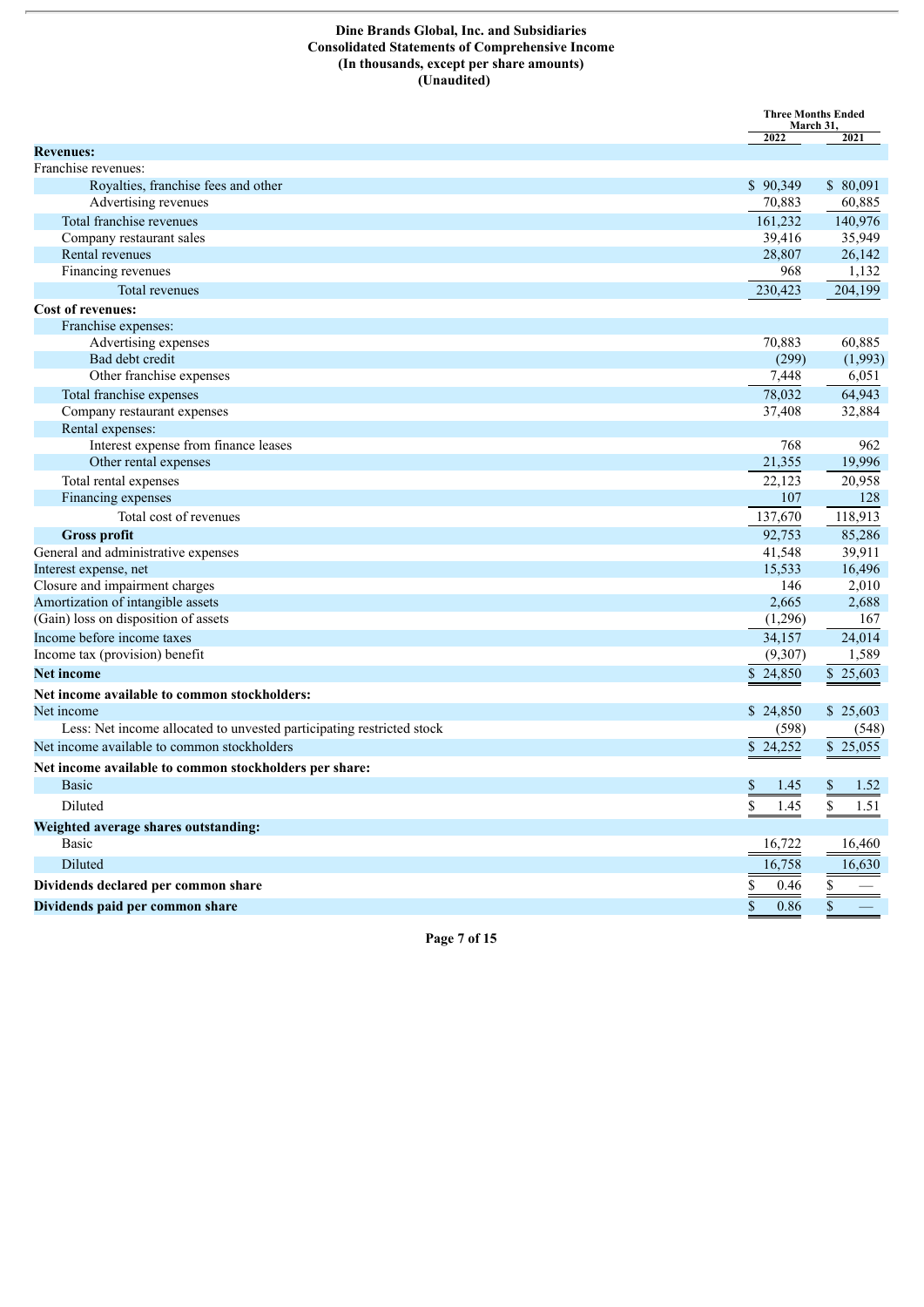#### **Dine Brands Global, Inc. and Subsidiaries Consolidated Statements of Comprehensive Income (In thousands, except per share amounts) (Unaudited)**

|                                                                                                                                                                     | March 31,<br>2022 | December 31,<br>2021    |
|---------------------------------------------------------------------------------------------------------------------------------------------------------------------|-------------------|-------------------------|
| <b>Assets</b><br>Current assets:                                                                                                                                    | (Unaudited)       |                         |
| Cash and cash equivalents                                                                                                                                           | \$294,738         | \$361,412               |
| Receivables, net of allowance of \$4,490 (2022) and \$4,959 (2021)                                                                                                  | 94,009            | 119,968                 |
| Restricted cash                                                                                                                                                     | 47,168            | 47,541                  |
| Prepaid gift card costs                                                                                                                                             | 23,981            | 28,175                  |
| Prepaid income taxes                                                                                                                                                | 6,867             | 10,529                  |
| Other current assets                                                                                                                                                | 10,092            | 6,728                   |
| Total current assets                                                                                                                                                | 476,855           | 574,353                 |
| Other intangible assets, net                                                                                                                                        | 536,812           | 539,390                 |
| Operating lease right-of-use assets                                                                                                                                 | 329,895           | 335,428                 |
| Goodwill                                                                                                                                                            | 251,628           | 251,628                 |
| Property and equipment, net                                                                                                                                         | 175,515           | 179,411                 |
| Deferred rent receivable                                                                                                                                            | 48,280            | 50,257                  |
| Long-term receivables, net of allowance of \$6,319 (2022) and \$6,897 (2021)                                                                                        | 42,651            | 42,493                  |
| Non-current restricted cash                                                                                                                                         | 16,400            | 16,400                  |
| Other non-current assets, net                                                                                                                                       | 10,247            | 10,006                  |
| Total assets                                                                                                                                                        | \$1,888,283       | \$1,999,366             |
| <b>Liabilities and Stockholders' Deficit</b>                                                                                                                        |                   |                         |
| Current liabilities:                                                                                                                                                |                   |                         |
| Accounts payable                                                                                                                                                    | \$<br>38,421      | 55,956<br><sup>\$</sup> |
| Gift card liability                                                                                                                                                 | 137,123           | 165,530                 |
| Current maturities of operating lease obligations                                                                                                                   | 72,451            | 72,079                  |
| Current maturities of finance lease and financing obligations                                                                                                       | 10,692            | 10,693                  |
| Accrued employee compensation and benefits                                                                                                                          | 14,240            | 40,785                  |
| Accrued advertising                                                                                                                                                 | 40,681            | 33,752                  |
| Deferred franchise revenue, short-term                                                                                                                              | 7,028             | 7,246                   |
| Dividends payable                                                                                                                                                   | $\equiv$          | 6,919                   |
| Other accrued expenses                                                                                                                                              | 14,134            | 17,770                  |
| Total current liabilities                                                                                                                                           | 334,770           | 410,730                 |
| Long-term debt, net, less current maturities                                                                                                                        | 1,280,182         | 1,279,623               |
| Operating lease obligations, less current maturities                                                                                                                | 313,634           | 320,848                 |
| Finance lease obligations, less current maturities                                                                                                                  | 61,223            | 59,625                  |
| Financing obligations, less current maturities                                                                                                                      | 30,147            | 31,967                  |
| Deferred income taxes, net                                                                                                                                          | 73,634            | 76,228                  |
| Deferred franchise revenue, long-term                                                                                                                               | 45,141            | 46,100                  |
| Other non-current liabilities                                                                                                                                       | 14,724            | 17,052                  |
| <b>Total liabilities</b>                                                                                                                                            | 2,153,455         | 2,242,173               |
| Commitments and contingencies<br>Stockholders' deficit:                                                                                                             |                   |                         |
| Preferred stock, \$1 par value, 10,000,000 shares authorized, no shares issued or outstanding                                                                       |                   |                         |
| Common stock, \$0.01 par value; shares: 40,000,000 authorized; 2022 -24,991,163 issued, 16,746,028 outstanding;<br>2021 - 24,992,275 issued, 17,163,946 outstanding | 250               | 250                     |
| Additional paid-in-capital                                                                                                                                          | 250,150           | 256,189                 |
| Retained earnings                                                                                                                                                   | 52,516            | 35,415                  |
| Accumulated other comprehensive loss                                                                                                                                | (60)              | (59)                    |
| Treasury stock, at cost; shares: 2022 - 8,245,135; 2021 - 7,828,329                                                                                                 | (568, 028)        | (534, 602)              |
| Total stockholders' deficit                                                                                                                                         | (265, 172)        | (242, 807)              |
| Total liabilities and stockholders' deficit                                                                                                                         | \$1,888,283       | \$1,999,366             |
|                                                                                                                                                                     |                   |                         |

**Page 8 of 15**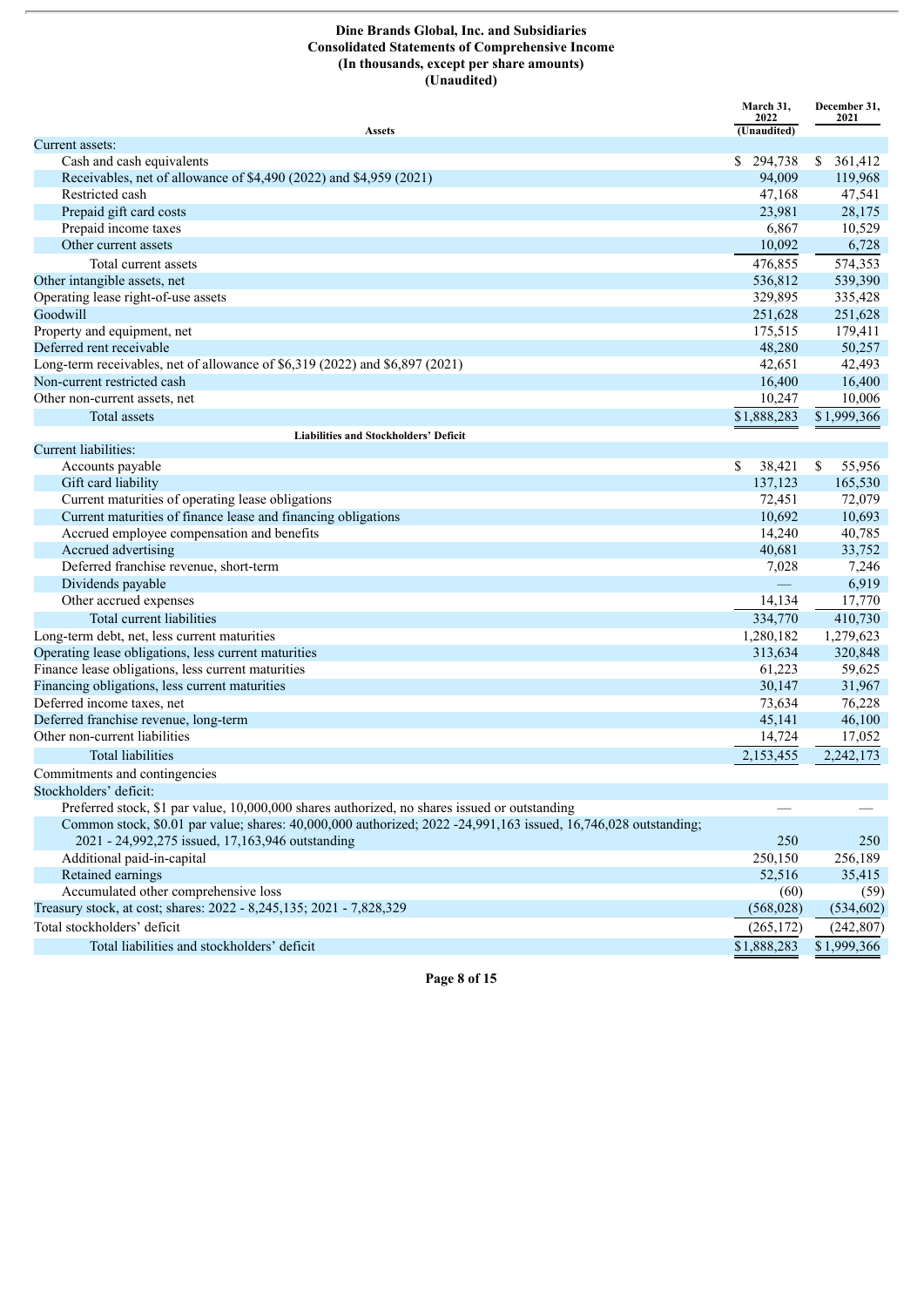# **Dine Brands Global, Inc. and Subsidiaries Consolidated Statements of Cash Flows (In thousands) (Unaudited)**

| 2022<br>2021<br><b>Cash flows from operating activities:</b><br>\$25,603<br>Net income<br>\$24,850<br>Adjustments to reconcile net income to cash flows (used in) provided by operating activities:<br>Depreciation and amortization<br>9,938<br>9,995<br>3,094<br>Non-cash stock-based compensation expense<br>4.341<br>Non-cash closure and impairment charges<br>1,959<br>45<br>714<br>712<br>Non-cash interest expense<br>Deferred income taxes<br>(873)<br>(8,267)<br>Deferred revenue<br>(1,177)<br>(1, 565)<br>(Gain) loss on disposition of assets<br>(1,296)<br>167<br>Other<br>(1,766)<br>1,058<br>Changes in operating assets and liabilities:<br>Accounts receivable, net<br>(4,323)<br>(3,567)<br>Deferred rent receivable<br>1,977<br>1,736<br>Current income tax receivables and payables<br>2,352<br>(552)<br>Gift card receivables and payables<br>(2,180)<br>(3,246)<br>Other current assets<br>(3,365)<br>(3,072)<br>Accounts payable<br>809<br>(11,683)<br>Operating lease assets and liabilities<br>(4,374)<br>(2,909)<br>Accrued employee compensation and benefits<br>(26, 646)<br>(6,968)<br>Accrued advertising expenses<br>6,929<br>22,836 |
|----------------------------------------------------------------------------------------------------------------------------------------------------------------------------------------------------------------------------------------------------------------------------------------------------------------------------------------------------------------------------------------------------------------------------------------------------------------------------------------------------------------------------------------------------------------------------------------------------------------------------------------------------------------------------------------------------------------------------------------------------------------------------------------------------------------------------------------------------------------------------------------------------------------------------------------------------------------------------------------------------------------------------------------------------------------------------------------------------------------------------------------------------------------------|
|                                                                                                                                                                                                                                                                                                                                                                                                                                                                                                                                                                                                                                                                                                                                                                                                                                                                                                                                                                                                                                                                                                                                                                      |
|                                                                                                                                                                                                                                                                                                                                                                                                                                                                                                                                                                                                                                                                                                                                                                                                                                                                                                                                                                                                                                                                                                                                                                      |
|                                                                                                                                                                                                                                                                                                                                                                                                                                                                                                                                                                                                                                                                                                                                                                                                                                                                                                                                                                                                                                                                                                                                                                      |
|                                                                                                                                                                                                                                                                                                                                                                                                                                                                                                                                                                                                                                                                                                                                                                                                                                                                                                                                                                                                                                                                                                                                                                      |
|                                                                                                                                                                                                                                                                                                                                                                                                                                                                                                                                                                                                                                                                                                                                                                                                                                                                                                                                                                                                                                                                                                                                                                      |
|                                                                                                                                                                                                                                                                                                                                                                                                                                                                                                                                                                                                                                                                                                                                                                                                                                                                                                                                                                                                                                                                                                                                                                      |
|                                                                                                                                                                                                                                                                                                                                                                                                                                                                                                                                                                                                                                                                                                                                                                                                                                                                                                                                                                                                                                                                                                                                                                      |
|                                                                                                                                                                                                                                                                                                                                                                                                                                                                                                                                                                                                                                                                                                                                                                                                                                                                                                                                                                                                                                                                                                                                                                      |
|                                                                                                                                                                                                                                                                                                                                                                                                                                                                                                                                                                                                                                                                                                                                                                                                                                                                                                                                                                                                                                                                                                                                                                      |
|                                                                                                                                                                                                                                                                                                                                                                                                                                                                                                                                                                                                                                                                                                                                                                                                                                                                                                                                                                                                                                                                                                                                                                      |
|                                                                                                                                                                                                                                                                                                                                                                                                                                                                                                                                                                                                                                                                                                                                                                                                                                                                                                                                                                                                                                                                                                                                                                      |
|                                                                                                                                                                                                                                                                                                                                                                                                                                                                                                                                                                                                                                                                                                                                                                                                                                                                                                                                                                                                                                                                                                                                                                      |
|                                                                                                                                                                                                                                                                                                                                                                                                                                                                                                                                                                                                                                                                                                                                                                                                                                                                                                                                                                                                                                                                                                                                                                      |
|                                                                                                                                                                                                                                                                                                                                                                                                                                                                                                                                                                                                                                                                                                                                                                                                                                                                                                                                                                                                                                                                                                                                                                      |
|                                                                                                                                                                                                                                                                                                                                                                                                                                                                                                                                                                                                                                                                                                                                                                                                                                                                                                                                                                                                                                                                                                                                                                      |
|                                                                                                                                                                                                                                                                                                                                                                                                                                                                                                                                                                                                                                                                                                                                                                                                                                                                                                                                                                                                                                                                                                                                                                      |
|                                                                                                                                                                                                                                                                                                                                                                                                                                                                                                                                                                                                                                                                                                                                                                                                                                                                                                                                                                                                                                                                                                                                                                      |
|                                                                                                                                                                                                                                                                                                                                                                                                                                                                                                                                                                                                                                                                                                                                                                                                                                                                                                                                                                                                                                                                                                                                                                      |
|                                                                                                                                                                                                                                                                                                                                                                                                                                                                                                                                                                                                                                                                                                                                                                                                                                                                                                                                                                                                                                                                                                                                                                      |
|                                                                                                                                                                                                                                                                                                                                                                                                                                                                                                                                                                                                                                                                                                                                                                                                                                                                                                                                                                                                                                                                                                                                                                      |
|                                                                                                                                                                                                                                                                                                                                                                                                                                                                                                                                                                                                                                                                                                                                                                                                                                                                                                                                                                                                                                                                                                                                                                      |
| Other current liabilities<br>(5,037)<br>(3, 474)                                                                                                                                                                                                                                                                                                                                                                                                                                                                                                                                                                                                                                                                                                                                                                                                                                                                                                                                                                                                                                                                                                                     |
| 30,565<br>Cash flows (used in) provided by operating activities<br>(7,790)                                                                                                                                                                                                                                                                                                                                                                                                                                                                                                                                                                                                                                                                                                                                                                                                                                                                                                                                                                                                                                                                                           |
|                                                                                                                                                                                                                                                                                                                                                                                                                                                                                                                                                                                                                                                                                                                                                                                                                                                                                                                                                                                                                                                                                                                                                                      |
| Cash flows from investing activities:                                                                                                                                                                                                                                                                                                                                                                                                                                                                                                                                                                                                                                                                                                                                                                                                                                                                                                                                                                                                                                                                                                                                |
| Principal receipts from notes, equipment contracts and other long-term receivables<br>4,848<br>4,651                                                                                                                                                                                                                                                                                                                                                                                                                                                                                                                                                                                                                                                                                                                                                                                                                                                                                                                                                                                                                                                                 |
| Net additions to property and equipment<br>(5,298)<br>(2,357)                                                                                                                                                                                                                                                                                                                                                                                                                                                                                                                                                                                                                                                                                                                                                                                                                                                                                                                                                                                                                                                                                                        |
| Proceeds from sale of property and equipment<br>2,862<br>946                                                                                                                                                                                                                                                                                                                                                                                                                                                                                                                                                                                                                                                                                                                                                                                                                                                                                                                                                                                                                                                                                                         |
| Additions to long-term receivables<br>(669)                                                                                                                                                                                                                                                                                                                                                                                                                                                                                                                                                                                                                                                                                                                                                                                                                                                                                                                                                                                                                                                                                                                          |
| Other<br>(30)<br>(110)                                                                                                                                                                                                                                                                                                                                                                                                                                                                                                                                                                                                                                                                                                                                                                                                                                                                                                                                                                                                                                                                                                                                               |
| 1,713<br>3,130<br>Cash flows provided by investing activities                                                                                                                                                                                                                                                                                                                                                                                                                                                                                                                                                                                                                                                                                                                                                                                                                                                                                                                                                                                                                                                                                                        |
| <b>Cash flows from financing activities:</b>                                                                                                                                                                                                                                                                                                                                                                                                                                                                                                                                                                                                                                                                                                                                                                                                                                                                                                                                                                                                                                                                                                                         |
| Repayment of long-term debt<br>(3,250)                                                                                                                                                                                                                                                                                                                                                                                                                                                                                                                                                                                                                                                                                                                                                                                                                                                                                                                                                                                                                                                                                                                               |
| $\equiv$<br>Repayment of revolving credit facility<br>(220,000)                                                                                                                                                                                                                                                                                                                                                                                                                                                                                                                                                                                                                                                                                                                                                                                                                                                                                                                                                                                                                                                                                                      |
| Dividends paid on common stock<br>(14, 588)                                                                                                                                                                                                                                                                                                                                                                                                                                                                                                                                                                                                                                                                                                                                                                                                                                                                                                                                                                                                                                                                                                                          |
| Repurchase of common stock<br>(41, 585)<br>$\equiv$                                                                                                                                                                                                                                                                                                                                                                                                                                                                                                                                                                                                                                                                                                                                                                                                                                                                                                                                                                                                                                                                                                                  |
| Principal payments on finance lease obligations<br>(2,340)<br>(2,621)                                                                                                                                                                                                                                                                                                                                                                                                                                                                                                                                                                                                                                                                                                                                                                                                                                                                                                                                                                                                                                                                                                |
| Proceeds from stock options exercised<br>241<br>19,484                                                                                                                                                                                                                                                                                                                                                                                                                                                                                                                                                                                                                                                                                                                                                                                                                                                                                                                                                                                                                                                                                                               |
| Repurchase of restricted stock for tax payments upon vesting<br>(1,745)<br>(1,220)                                                                                                                                                                                                                                                                                                                                                                                                                                                                                                                                                                                                                                                                                                                                                                                                                                                                                                                                                                                                                                                                                   |
| (9,711)<br>Tax payments for share settlement of restricted stock units<br>(953)                                                                                                                                                                                                                                                                                                                                                                                                                                                                                                                                                                                                                                                                                                                                                                                                                                                                                                                                                                                                                                                                                      |
| Cash flows used in financing activities<br>(60, 970)<br>(217,318)                                                                                                                                                                                                                                                                                                                                                                                                                                                                                                                                                                                                                                                                                                                                                                                                                                                                                                                                                                                                                                                                                                    |
| Net change in cash, cash equivalents and restricted cash<br>(183, 623)<br>(67, 047)                                                                                                                                                                                                                                                                                                                                                                                                                                                                                                                                                                                                                                                                                                                                                                                                                                                                                                                                                                                                                                                                                  |
| 425,353<br>Cash, cash equivalents and restricted cash at beginning of period<br>456,053                                                                                                                                                                                                                                                                                                                                                                                                                                                                                                                                                                                                                                                                                                                                                                                                                                                                                                                                                                                                                                                                              |
| \$358,306<br>\$272,430<br>Cash, cash equivalents and restricted cash at end of period                                                                                                                                                                                                                                                                                                                                                                                                                                                                                                                                                                                                                                                                                                                                                                                                                                                                                                                                                                                                                                                                                |

**Page 9 of 15**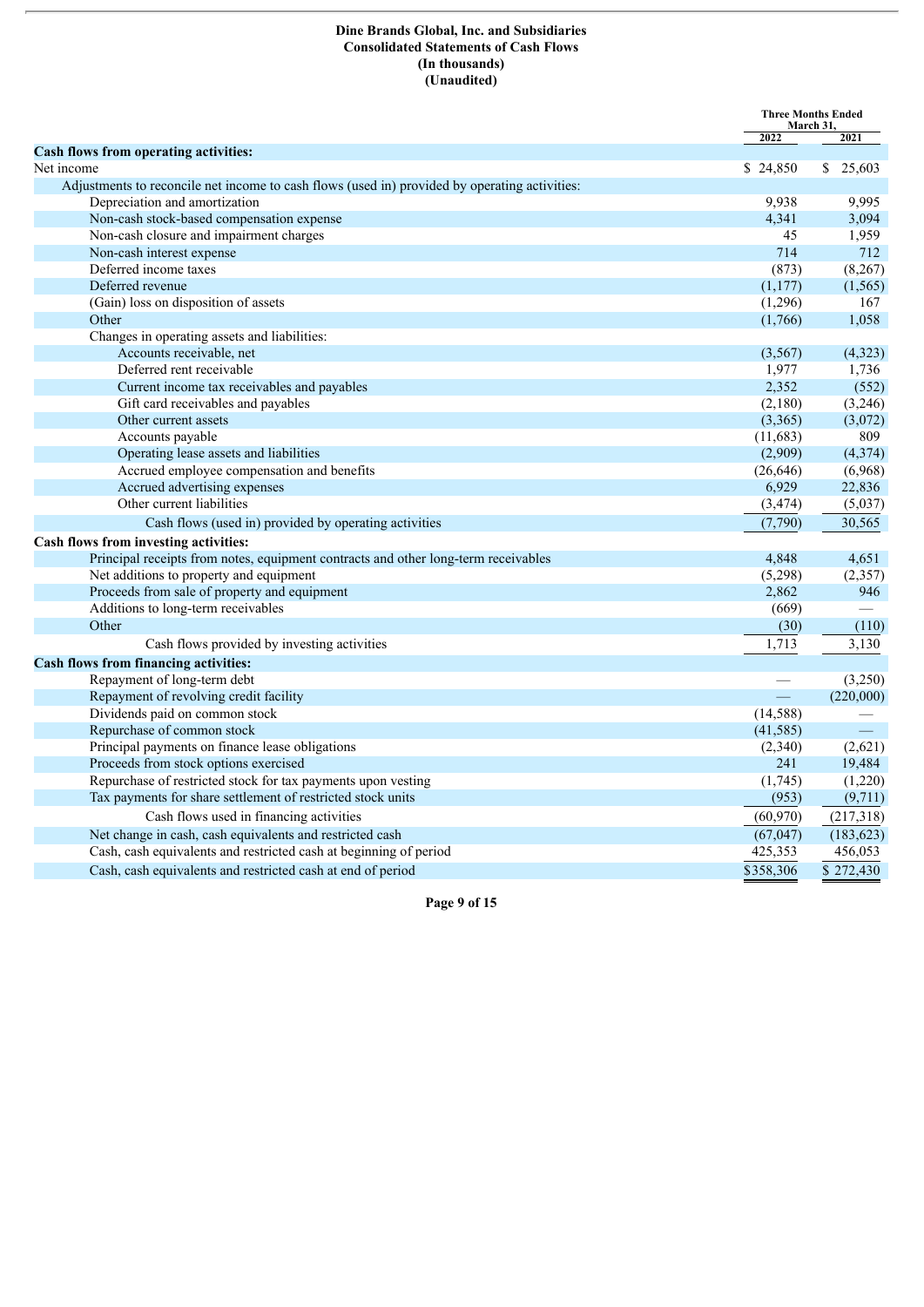# **Dine Brands Global, Inc. and Subsidiaries Non-GAAP Financial Measures (In thousands, except per share amounts) (Unaudited)**

Reconciliation of net income available to common stockholders to net income available to common stockholders, as adjusted for the following items: Closure and impairment charges; amortization of intangible assets; non-cash interest expense; gain or loss on disposition of assets; and the combined tax effect of the preceding adjustments, as well as related per share data:

|                                                                                    | <b>Three Months Ended</b><br>March 31, |                      |
|------------------------------------------------------------------------------------|----------------------------------------|----------------------|
|                                                                                    | 2022                                   | 2021                 |
| Net income available to common stockholders                                        | \$24,252                               | \$25,055             |
| Closure and impairment charges                                                     | 146                                    | 2,010                |
| Amortization of intangible assets                                                  | 2,665                                  | 2,688                |
| Non-cash interest expense                                                          | 714                                    | 712                  |
| (Gain) loss on disposition of assets                                               | (1,296)                                | 167                  |
| Net income tax provision for above adjustments                                     | (580)                                  | (1,506)              |
| Net income allocated to unvested participating restricted stock                    | (38)                                   | (88)                 |
| Net income available to common stockholders, as adjusted                           | \$25,863                               | \$29,038             |
| Diluted net income available to common stockholders per share:                     |                                        |                      |
| Net income available to common stockholders per share:                             | $\mathbf S$<br>1.45                    | \$.<br>1.51          |
| Closure and impairment charges                                                     | 0.01                                   | 0.09                 |
| Amortization of intangible assets                                                  | 0.12                                   | 0.12                 |
| Non-cash interest expense                                                          | 0.03                                   | 0.03                 |
| (Gain) loss on disposition of assets                                               | (0.06)                                 | 0.01                 |
| Net income allocated to unvested participating restricted stock                    | (0.00)                                 | (0.01)               |
| Rounding                                                                           | (0.01)                                 |                      |
| Diluted net income available to common stockholders per share, as adjusted         | 1.54<br>\$                             | 1.75<br>$\mathbf{s}$ |
| Numerator for basic EPS - net income available to common stockholders, as adjusted | \$25,863                               | \$29,038             |
| Effect of unvested participating restricted stock using the two-class method       | 1                                      |                      |
| Numerator for diluted EPS - net income available to common stockholders, as        |                                        |                      |
| adjusted                                                                           | \$25,864                               | \$29,045             |
| Denominator for basic EPS - weighted-average shares                                | 16,722                                 | 16,460               |
| Dilutive effect of stock options                                                   | 36                                     | 170                  |
| Denominator for diluted EPS - weighted-average shares                              | 16,758                                 | 16,630               |

**Page 10 of 15**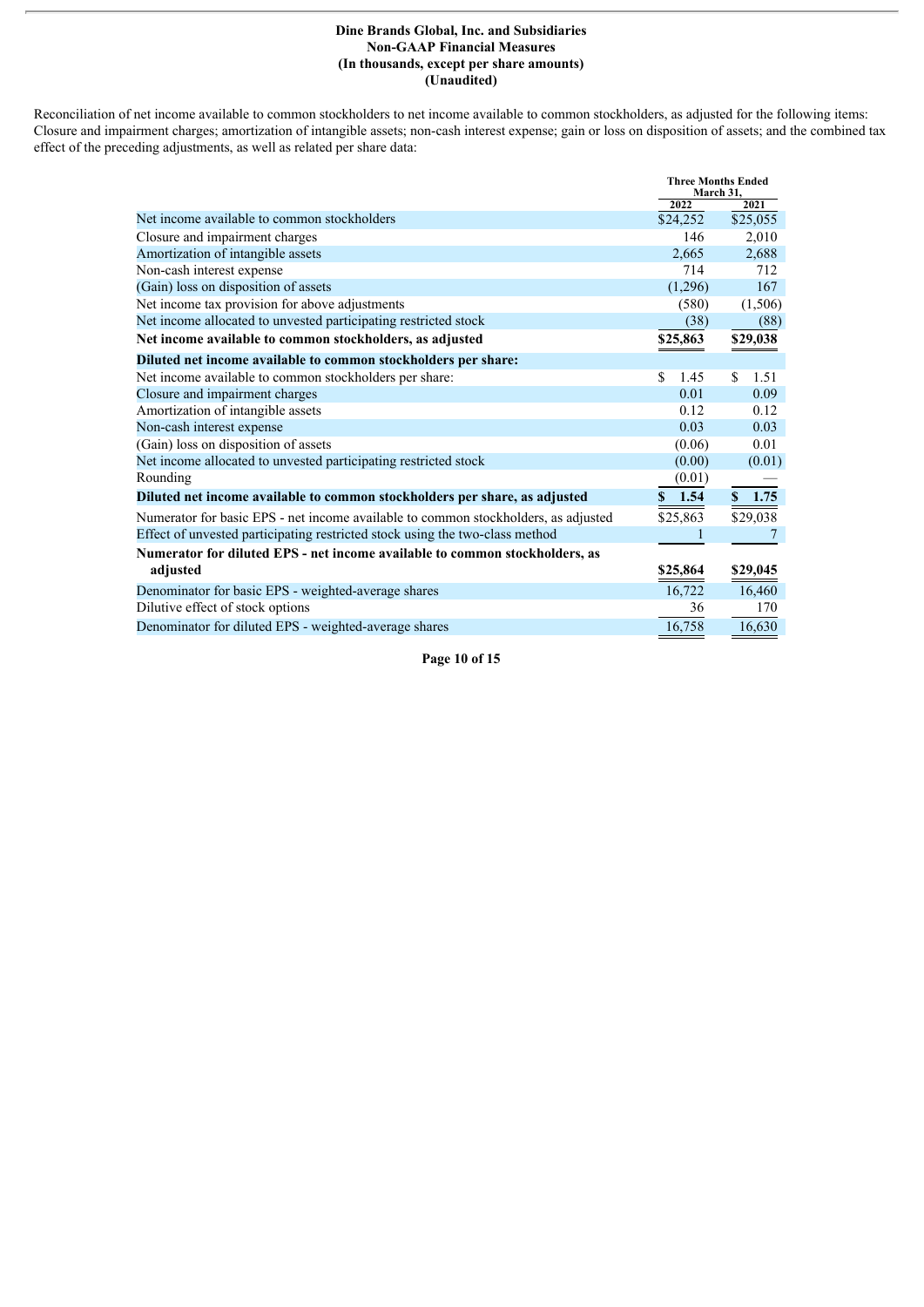## **Dine Brands Global, Inc. and Subsidiaries Non-GAAP Financial Measures (Unaudited)**

Reconciliation of the Company's cash flows provided by operating activities to "adjusted free cash flow" (cash flows (used in) provided by operating activities, plus receipts from notes and equipment contracts receivable, less additions to property and equipment). Management uses this liquidity measure in its periodic assessments of, among other things, the amount of cash dividends per share of common stock and repurchases of common stock. We believe it is important for investors to have the same measure used by management for that purpose. Adjusted free cash flow does not represent residual cash flow available for discretionary purposes.

|                                                        |             | <b>Three Months Ended</b><br>March 31. |
|--------------------------------------------------------|-------------|----------------------------------------|
|                                                        | 2022        | 2021<br>(In millions)                  |
| Cash flows (used in) provided by operating activities  | S<br>(7.8)  | 30.6<br>S                              |
| Receipts from notes and equipment contracts receivable | 3.0         | 2.5                                    |
| Net additions to property and equipment                | (5.3)       | (2.4)                                  |
| <b>Adjusted free cash flow</b>                         | (10.1)      | 30.7                                   |
| Dividends paid on common stock                         | (14.6)      |                                        |
| Repurchase of common stock                             | (41.6)      |                                        |
|                                                        | (66.3)<br>S | 30.7                                   |

**Page 11 of 15**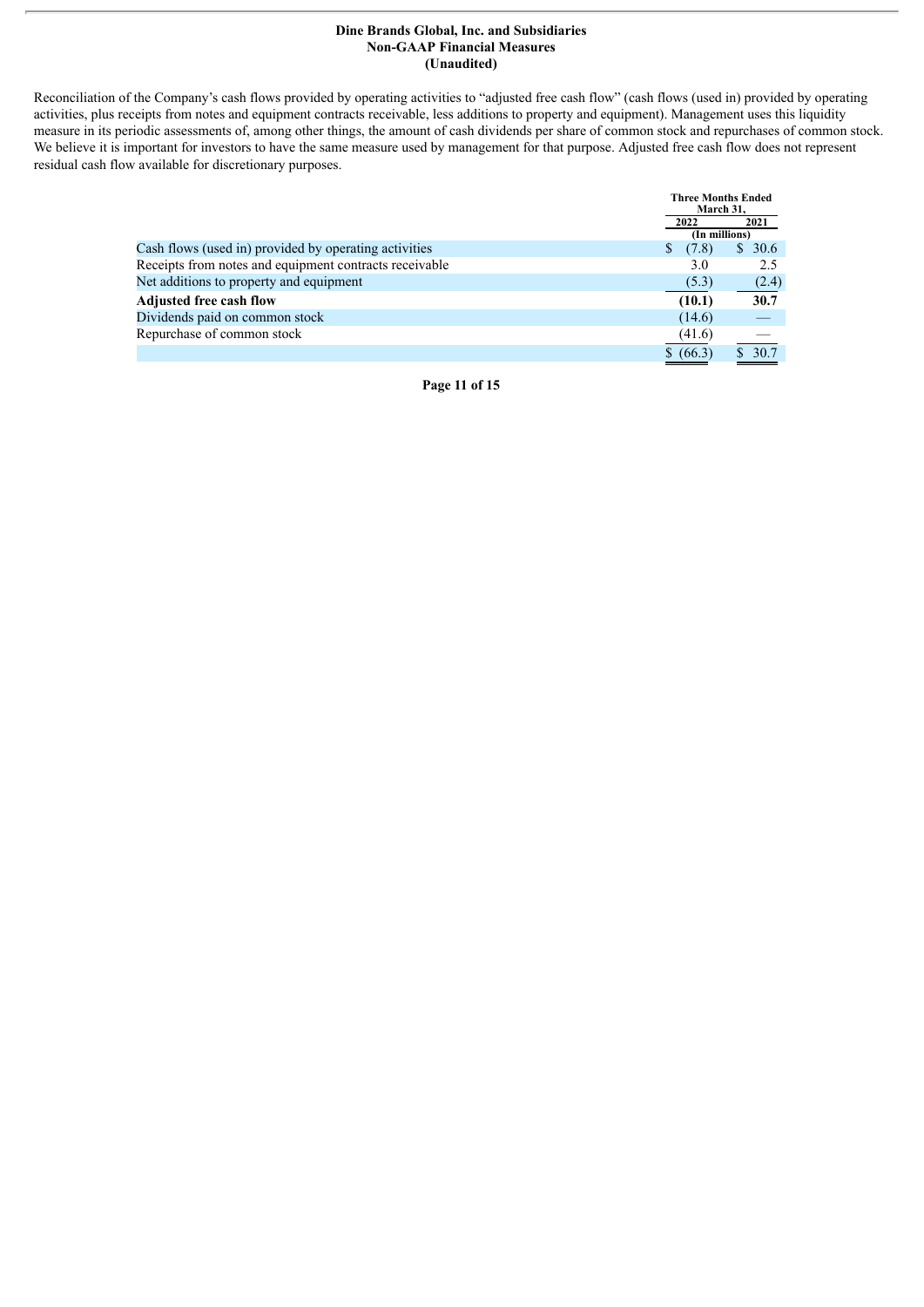## **Dine Brands Global, Inc. and Subsidiaries Non-GAAP Financial Measures (in thousands) (Unaudited)**

Reconciliation of the Company's net income to "adjusted EBITDA." The Company defines adjusted EBITDA as net income or loss, adjusted for the effect of closure and impairment charges, interest charges, income tax provision or benefit, depreciation and amortization, non-cash stock-based compensation, gain or loss on disposition of assets, other non-income based taxes and other items deemed not reflective of current operations. Management may use certain non-GAAP measures along with the corresponding U.S. GAAP measures to evaluate the performance of the Company and to make certain business decisions.

|                                      |          | <b>Three Months Ended</b><br>March 31. |  |
|--------------------------------------|----------|----------------------------------------|--|
|                                      | 2022     | 2021                                   |  |
| Net income, as reported              | \$24,850 | \$25,603                               |  |
| Closure and impairment charges       | 146      | 2,010                                  |  |
| Interest charges on finance leases   | 1,251    | 1,464                                  |  |
| All other interest charges           | 16,362   | 17,244                                 |  |
| Income tax provision (benefit)       | 9,307    | (1,589)                                |  |
| Depreciation and amortization        | 9,930    | 9,987                                  |  |
| Non-cash stock-based compensation    | 4,342    | 3,097                                  |  |
| (Gain) loss on disposition of assets | (1,296)  | 167                                    |  |
| Other                                | 312      | 134                                    |  |
| <b>Adjusted EBITDA</b>               | \$65,204 | \$58,117                               |  |

**Page 12 of 15**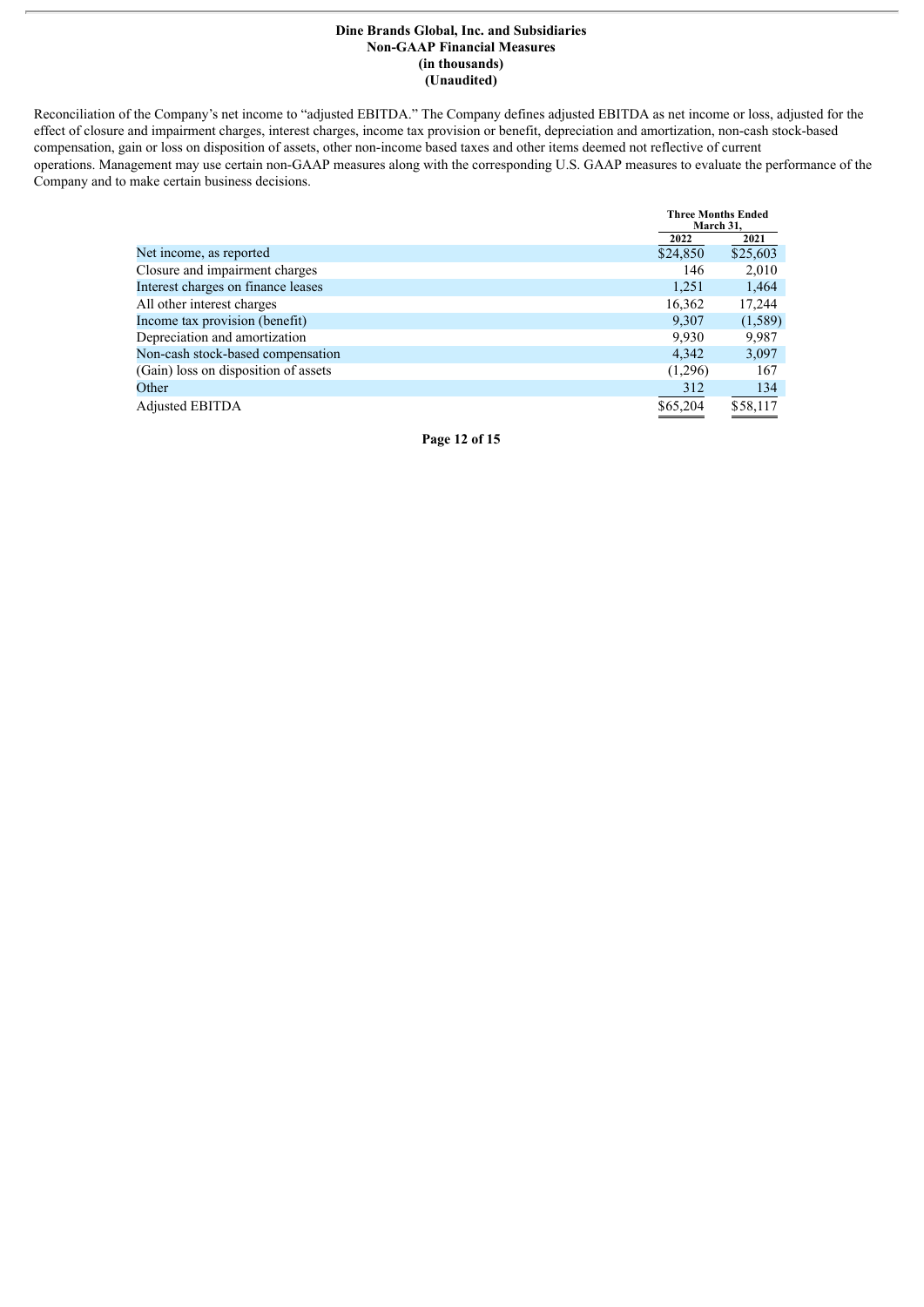#### **Dine Brands Global, Inc. and Subsidiaries Restaurant Data (Unaudited)**

The following table sets forth, for the three months ended March 31, 2022 and 2021, the number of "Effective Restaurants" in the Applebee's and IHOP systems and information regarding the percentage change in sales at those restaurants compared to the same periods in the prior year and, as such, the percentage change in sales at Effective Restaurants is based on non-GAAP sales data. Sales at restaurants that are owned by franchisees and area licensees are not attributable to the Company. However, we believe that presentation of this information is useful in analyzing our revenues because franchisees and area licensees pay us royalties and advertising fees that are generally based on a percentage of their sales, and, where applicable, rental payments under leases that partially may be based on a percentage of their sales. Management also uses this information to make decisions about future plans for the development of additional restaurants as well as evaluation of current operations.

|                                                                          | <b>Three Months</b><br><b>Ended March 31.</b> |            |
|--------------------------------------------------------------------------|-----------------------------------------------|------------|
|                                                                          | 2022                                          | 2021       |
| Applebee's                                                               |                                               |            |
| <b>Global Effective Restaurants(a)</b>                                   |                                               |            |
| Franchise                                                                | 1,607                                         | 1,628      |
| Company                                                                  | 69                                            | 69         |
| Total                                                                    | 1,676                                         | 1,697      |
| System-wide(b)                                                           |                                               |            |
| Domestic sales percentage change(c)                                      | 13.9%                                         | 1.2%       |
| Domestic same-restaurant sales percentage change(d)                      | 14.3%                                         | 11.9%      |
| Franchise(b)                                                             |                                               |            |
| Domestic sales percentage change(c)                                      | 14.1%                                         | 0.7%       |
| Domestic same-restaurant sales percentage change(d)                      | 14.5%                                         | 11.5%      |
| Average weekly domestic unit sales (in thousands)                        | \$53.9                                        | \$46.8     |
| <b>IHOP</b>                                                              |                                               |            |
| <b>Global Effective Restaurants(a)</b>                                   |                                               |            |
| Franchise                                                                | 1,586                                         | 1,563      |
| Area license                                                             | 155                                           | 157        |
| Total                                                                    | 1,741                                         | 1,720      |
| System-wide(b)                                                           |                                               |            |
| Sales percentage change(c)                                               | 19.9%                                         | $(12.1)\%$ |
| Domestic same-restaurant sales percentage change, including area license |                                               |            |
| restaurants(d)                                                           | 18.1%                                         | (0.9)%     |
| Franchise(b)                                                             |                                               |            |
| Sales percentage change $(c)$                                            | 20.5%                                         | $(12.9)\%$ |
| Domestic same-restaurant sales percentage change(d)                      | 18.6%                                         | $(1.9)\%$  |
| Average weekly unit sales (in thousands)                                 | \$34.9                                        | \$29.4     |
| <b>Area License (b)</b>                                                  |                                               |            |
| Sales percentage change $(c)$                                            | 14.4%                                         | $(3.7)\%$  |

**Page 13 of 15**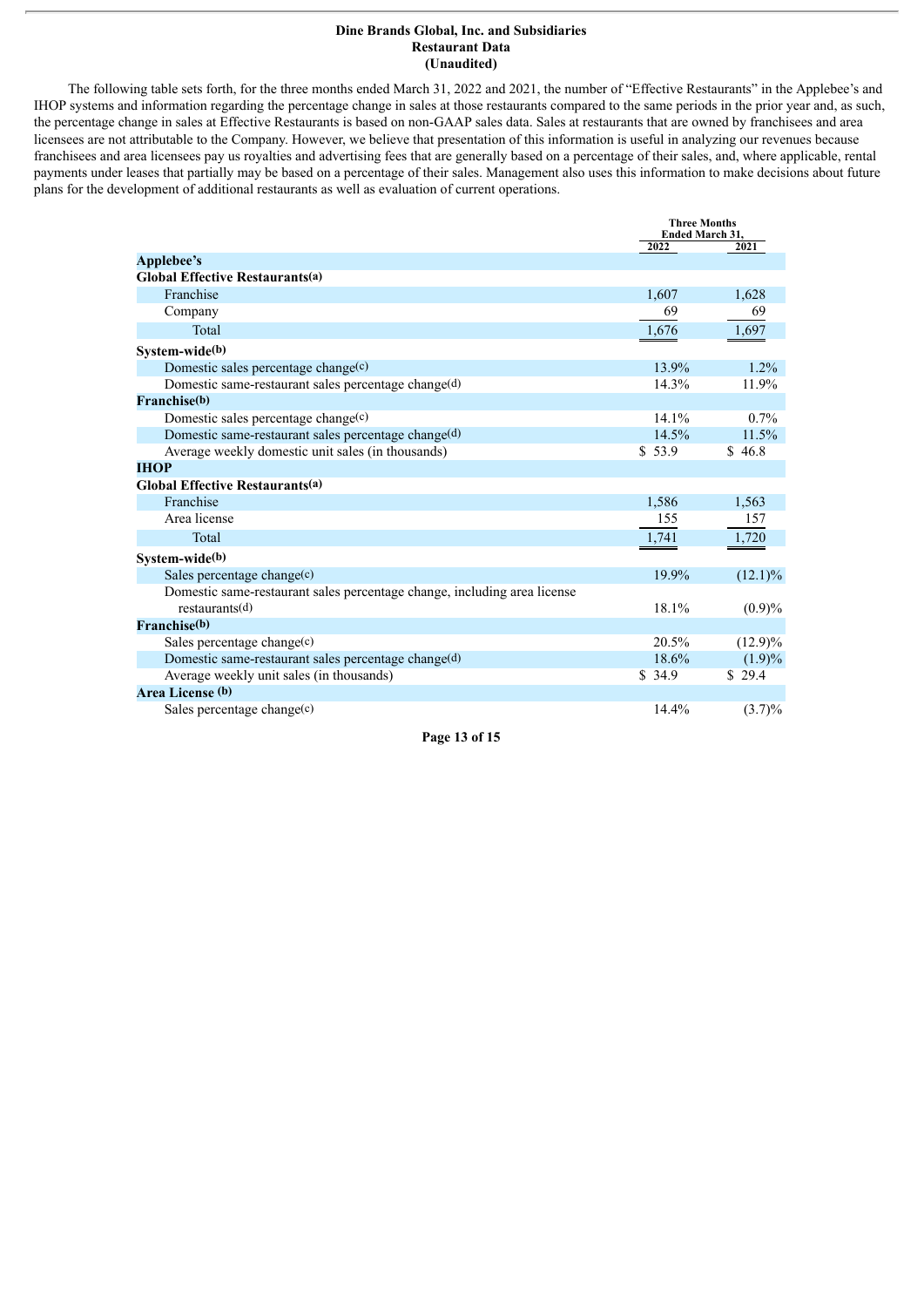#### **Dine Brands Global, Inc. and Subsidiaries Restaurant Data (Unaudited)**

- (a) "Global Effective Restaurants" are the weighted average number of restaurants open in a given fiscal period, adjusted to account for restaurants open for only a portion of the period. Information is presented for all Effective Restaurants in the Applebee's and IHOP systems, which includes restaurants owned by franchisees and area licensees as well as those owned by the Company. Effective Restaurants do not include units operated as ghost kitchens (small kitchens with no store-front presence, used to fill off-premise orders).
- (b) "System-wide" sales are retail sales at domestic Applebee's restaurants operated by franchisees and IHOP restaurants operated by franchisees and area licensees, as reported to the Company, in addition to retail sales at company-operated restaurants. System-wide sales do not include retail sales of ghost kitchens. Sales at restaurants that are owned by franchisees and area licensees are not attributable to the Company. An increase or decrease in franchisees' reported sales will result in a corresponding increase or decrease in our royalty revenue. Unaudited reported sales for Applebee's domestic franchise restaurants, Applebee's company-operated restaurants, IHOP franchise restaurants and IHOP area license restaurants for the three months ended March 31, 2022 and 2021 were as follows:

|                                                |           | <b>Three Months Ended</b><br>March 31. |  |
|------------------------------------------------|-----------|----------------------------------------|--|
|                                                | 2022      | 2021<br>(In millions)                  |  |
| <b>Reported sales</b>                          |           |                                        |  |
| Applebee's domestic franchise restaurant sales | \$1,055.0 | 924.7                                  |  |
| Applebee's company-operated restaurants        | 39.4      | 35.9                                   |  |
| <b>IHOP</b> franchise restaurant sales         | 719.6     | 596.7                                  |  |
| IHOP area license restaurant sales             | 70.5      | 61.7                                   |  |
| Total                                          | \$1,884.5 | \$1,619.0                              |  |

- (c) "Sales percentage change" reflects, for each category of restaurants, the percentage change in sales in any given fiscal period compared to the prior fiscal period for all restaurants in that category.
- (d) "Domestic same-restaurant sales percentage change" reflects the percentage change in sales, in any given fiscal period, compared to the same weeks in the prior year for domestic restaurants that have been operated during both fiscal periods that are being compared and have been open for at least 18 months. Because of new unit openings and restaurant closures, the domestic restaurants open during both fiscal periods being compared may be different from period to period.

# **Page 14 of 15**